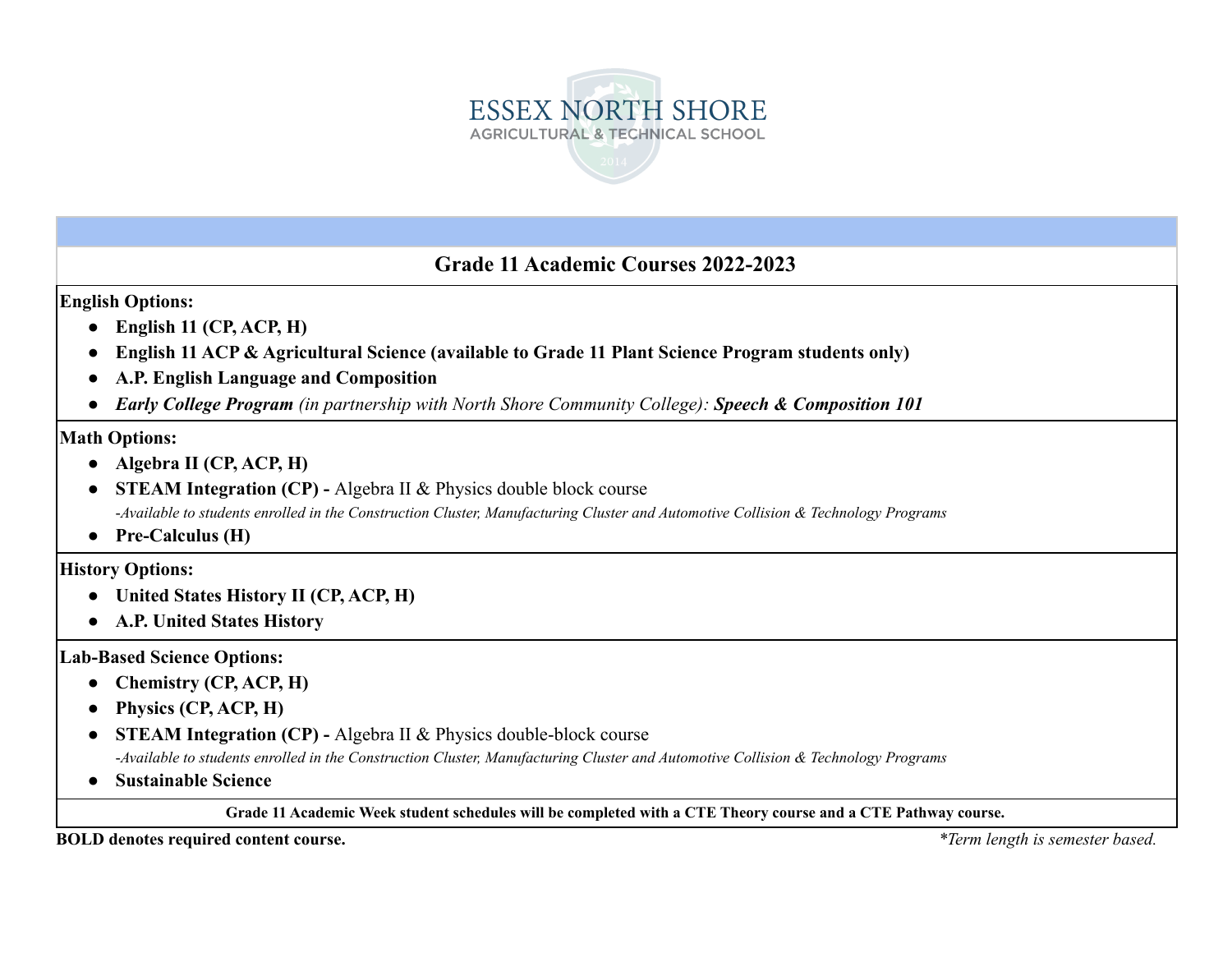### **English 11 Course #: 1302, 1301, 1300 Level: Honors, ACP, CP**

This course examines American literature through fiction, nonfiction, poetry and drama from multiple perspectives based on the learning standards of the *Massachusetts Curriculum Frameworks for English Language Arts and Literacy* (2017). Students will analyze texts through stylistic, social, economic, historical, and critical lenses. The emphasis of this course is evaluating the relationship between form and content in a literary work, and then analyzing how both the author's intent and reader's perspective illuminate the meaning of the text. Students will produce short narratives, dramatic scenes, oral presentations, and analytical essays. All students will participate in quarterly common assessments. *Credits: 4*

### **Advanced Placement English Language & Composition Course #: 1303 Level: AP**

In the A.P. English Language and Composition course—the rhetoric course—students learn how to analyze, synthesize, and evaluate nonfiction texts, including essays, biographies and autobiographies, speeches, sermons, and passages from writings in the arts, history, social science, politics, science, and other areas of study. Students learn to evaluate and construct arguments drawn from articles in newspapers, magazines, and online "'zines" and "blogs." The course cannot help but be interdisciplinary, immersing students in a variety of sources. Students are expected to take the *CollegeBoard* A.P. English Language and Composition Exam in May. College credit may be applied with a score of three or higher on the *CollegeBoard* exam. *Credits: 4*

# **ESSEX NORTH SHORE AGRICULTURAL & TECHNICAL SCHOOL**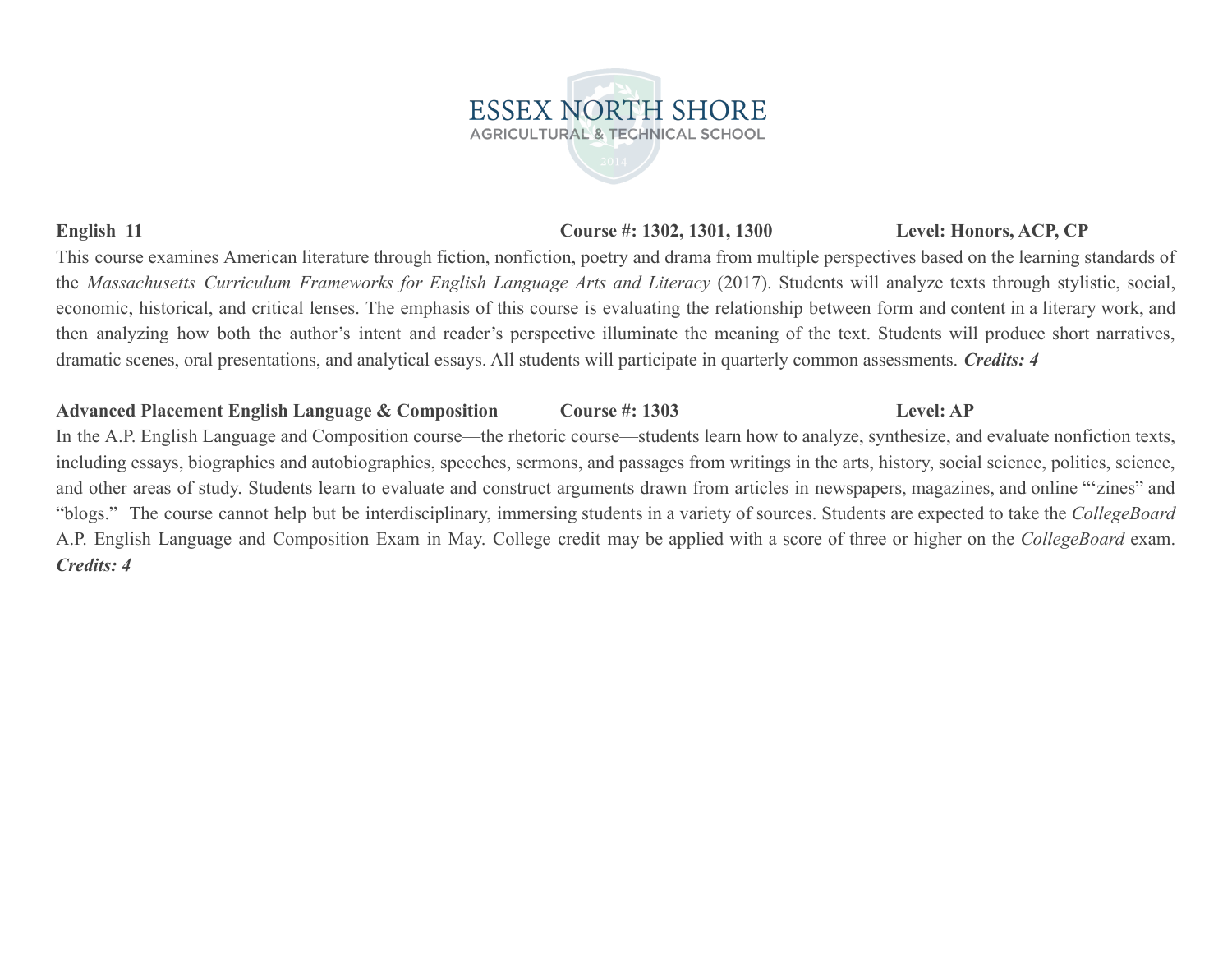**ESSEX NORTH SHORE AGRICULTURAL & TECHNICAL SCHOOL** 

### **Early College Program Course #: ec1350 Level: Early College**

### **Speech Semester 1**

This Early College course will focus on the nature and effects of verbal communication. Students will become familiar with the communication process, including some of the following: principles of organization, purpose, language structure, effective delivery, and audience analysis. Students individually will use these elements in informative and persuasive speaking in the traditional speaker-audience relationship. This course will be taught by a North Shore Community College faculty member who will teach the class online during the Essex North Shore Agricultural & Technical School day in an ENSATS classroom block along with other times, at least twice per month, when students will make NSCC campus<sup>\*</sup> visits. Successful completion of this Early College course will result in students earning both ENSATS high school credit along with NSCC college credit. This course is a Semester 1 class. *NSCC Credits: 3 ENSATS Credits: 8*

### **Composition 101 Semester 2**

This Early College course emphasizes developing skills of writing, reading, analytical thinking, and research. Students are introduced to thought provoking ideas in readings from a variety of disciplines and learn to organize material, analyze ideas, and produce clear writing. Fulfills open and liberal arts electives. This course will be taught by a North Shore Community College faculty member who will teach the class online during the Essex North Shore Agricultural & Technical School day in an ENSATS classroom block along with other times, at least twice per month, when students will make NSCC campus visits. Transportation will be provided on visits to the NSCC campus\*. Successful completion of this Early College course will result in students earning both ENSATS high school credit along with NSCC college credit. This course is a Semester 2 class. *NSCC Credits: 3 ENSATS Credits: 8*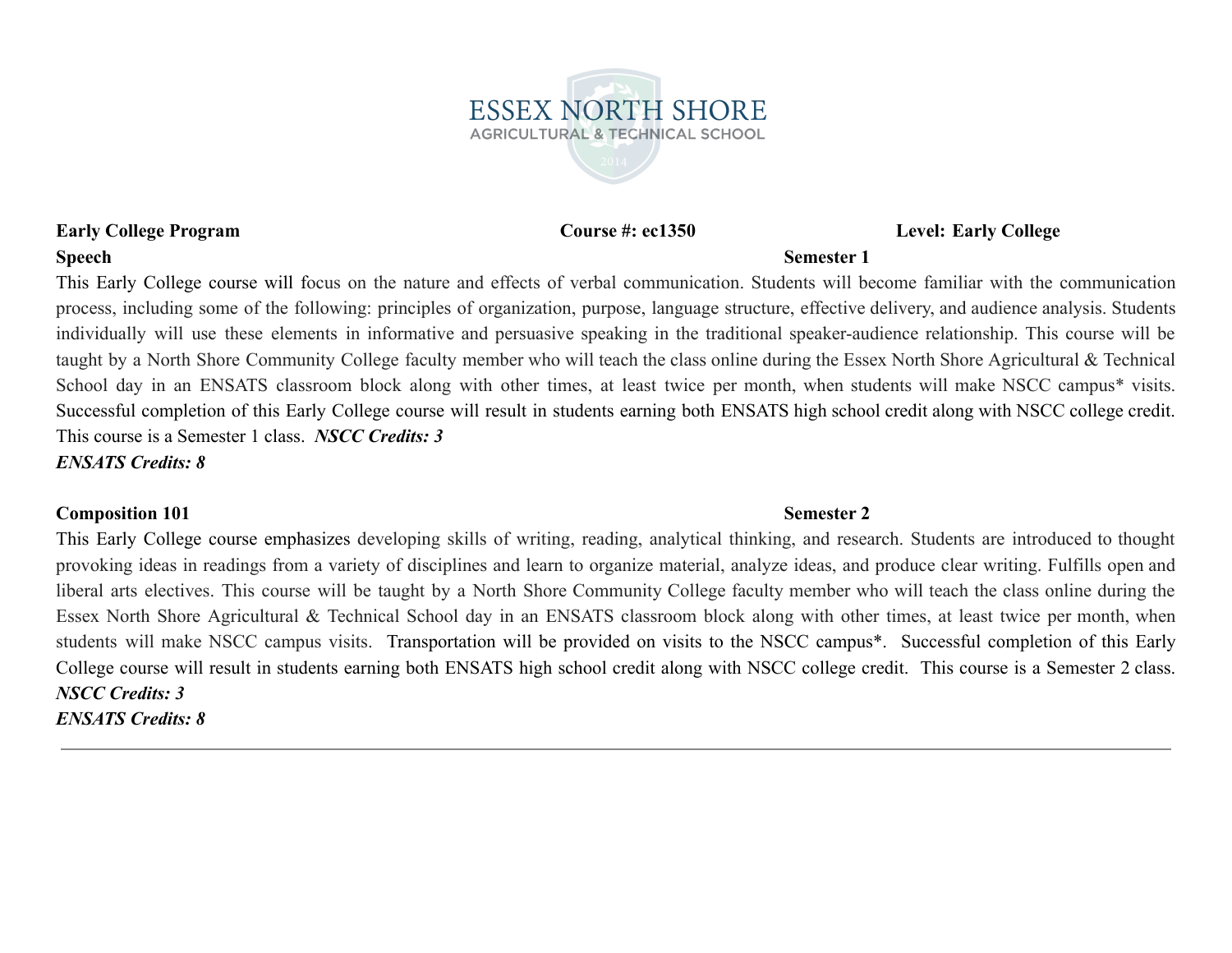### **Algebra II Course #: 2302, 2301, 2300 Level: Honors, ACP, CP**

This course is a continuation of algebraic concepts from Algebra I and continues the Algebra I-Geometry-Algebra II sequence as articulated in the *Massachusetts Mathematics Curriculum Framework* (2017). Topics include functions and graphs and more complex problem-solving, complex numbers, matrices to solve linear systems, vectors, analytic trigonometry, and relates the connections between the fundamental concepts of algebra, trigonometry and analytic geometry. Several standards in the Algebra II course were moved to the Enhanced Algebra I course which made it possible to add standards from the Pre-Calculus course to the Enhanced Algebra II course. In this way students will be prepared for Calculus after successful completion of Enhanced Algebra II. This is a course which covers material at a fast pace and in great depth, with the expectation of stronger student performance. A greater emphasis will be placed on algebraic approaches to problem-solving. All students will participate in quarterly common assessments. *Credits: 4*

**ESSEX NORTH SHORE AGRICULTURAL & TECHNICAL SCHOOL** 

### **STEAM Integration CP Course #: 9300 Level: CP**

STEAM (Science-Technology-Engineering-Arts-Mathematics) Integration is a full year, double-block course that offers an interdisciplinary, standard-based mathematics and lab-based physics pathway for students who are interested in learning Algebra II through applied integration learning projects with embedded mathematical and physics content and skills. The intention of this course is for students to do highly engaging projects that deepen and extend the connections between the fundamental concepts of algebra, trigonometry, and analytic geometry connected to physics concepts of motion, energy, and electromagnetism. Content learning standards from both the *Massachusetts Mathematics Curriculum Framework* (2017) and the *Massachusetts Science and Technology Engineering Curriculum Framework* (2016) provide a foundation for allowing students to experience these standards in real-world problem learning situations. Students will collaborate for two back-to-back blocks with two teachers, one a mathematics teacher and the other a physics teacher to build integration learning projects using problem-solving strategies, questioning, investigating, analyzing critically, gathering and constructing evidence, and communicating rigorous arguments to justify their thinking. Co-teachers will serve as coaches to student-designed integration projects. This course satisfies the requirements for an Algebra II and a lab-based Physics course as stipulated in MassCore. Prerequisites: Successful completion of Algebra I, Geometry and enrollment in the Construction Cluster; Manufacturing, Engineering or Technology Cluster; Automotive Collision Repair and Refinishing; or Automotive Technology. *Credits: 8*

### **Pre-Calculus Course #: 2322 Level: Honors and ACP**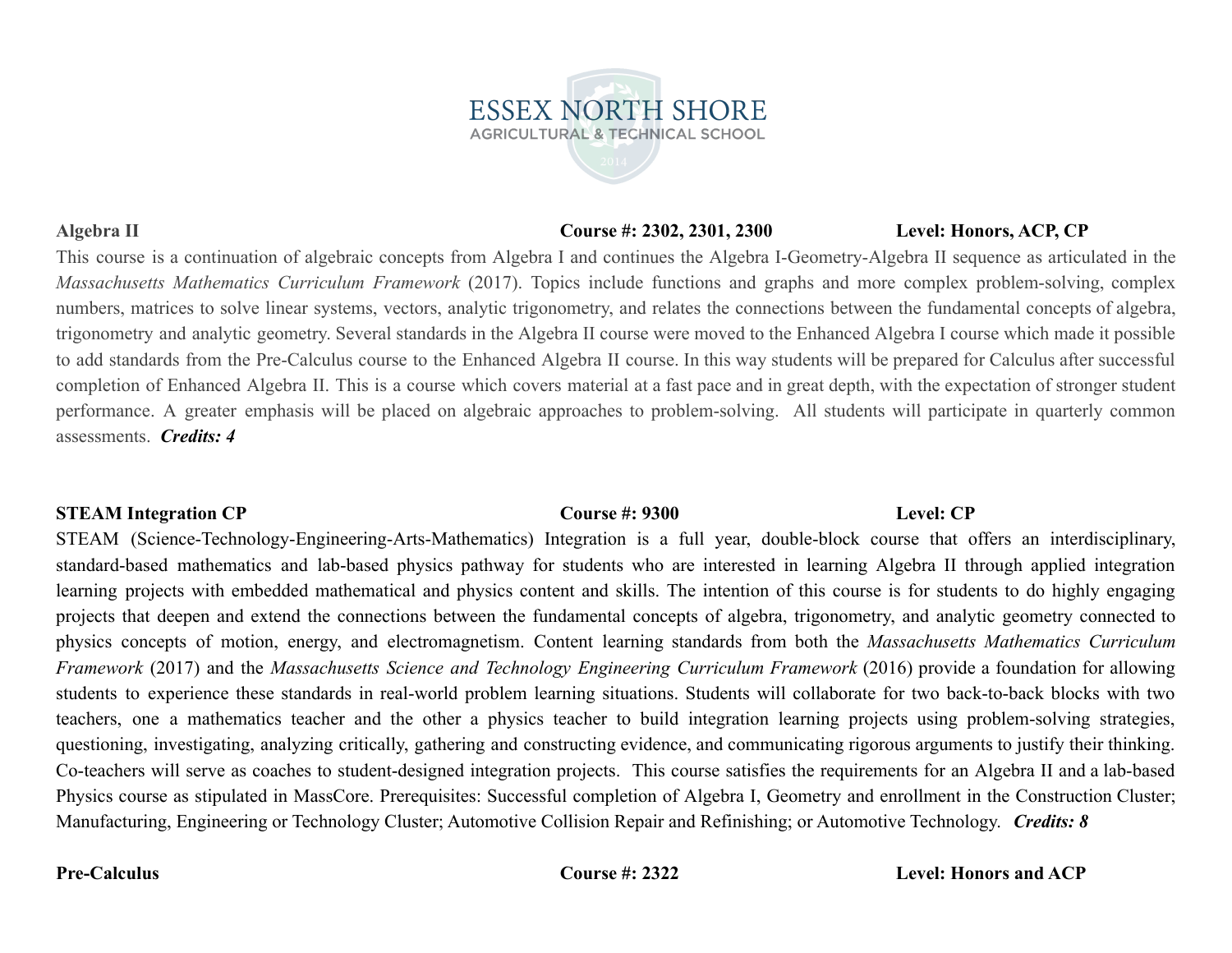## **ESSEX NORTH SHORE AGRICULTURAL & TECHNICAL SCHOOL**

Continuing the progression for entering Grade 11 students who successfully completed Algebra II in Grade 10 and based on the *Massachusetts Mathematics Curriculum Framework* (2017) learning standards, this course combines the trigonometric, geometric, and algebraic techniques needed to prepare students for the study of calculus, and strengthens students' conceptual understanding of problems and mathematical reasoning in solving problems. Facility with these topics is especially important for students intending to study calculus, physics, and other sciences, and/or engineering in college. Because the standards for this course are (+) standards, students selecting this Model Precalculus course should have met the college and career ready standards. Instructional time will focus on four critical areas: (1) extend work with complex numbers; (2) expand understanding of logarithms and exponential functions; (3) use characteristics of polynomial and rational functions to sketch graphs of those functions; and (4) perform operations with vectors. All students will participate in quarterly common assessments. *Credits: 4*

### **United States History II Course #: 4302, 4301, 4300 Levels: Honors, ACP, CP**

This course completes the second part of a sequence of United States history begun in Grade 10, by examining the major events in U.S. history from World War I to the 1960s and is based on the learning standards in the *Massachusetts History and Social Science Curriculum Framework* (2018). . Major units include the study of World War I, the Great Depression and the New Deal, the Rise of Dictators, World War II, the Cold War, Civil Rights, the Vietnam War and Social Changes in the 1960s. As in previous years, students will continue to refine their critical reading and analytical writing, source evaluation, use of primary source documents, ability to make claims, evidence, and interpretation, and research methods. Honors students will pursue an accelerated program adding document analysis, debate, and rigorous practice writing supported essays based on synthesizing multiple sources. Please note that the U.S. History II Honors program is a pre-Advanced Placement curriculum that will require regular and significant preparation by reading and writing outside of class. All students will participate in quarterly common assessments. *Credits: 4*

### **Advanced Placement United States History Course #: 4303 Level: AP**

A.P. United States History is designed to give grade 11 students a thorough understanding of United States History, requiring students to master historical interpretation, critical and analytical thinking, essay writing, and the integration of primary and secondary sources. The class prepares students to assess historical data and documents, evaluate relevance and reliability, and demonstrate historical knowledge of United States History. This course is equivalent to a full-year introductory college class and, therefore, all students enrolled in this course are expected to demonstrate their content mastery by taking the Advanced Placement exam in May. Please note that summer work is required. *Credits: 4*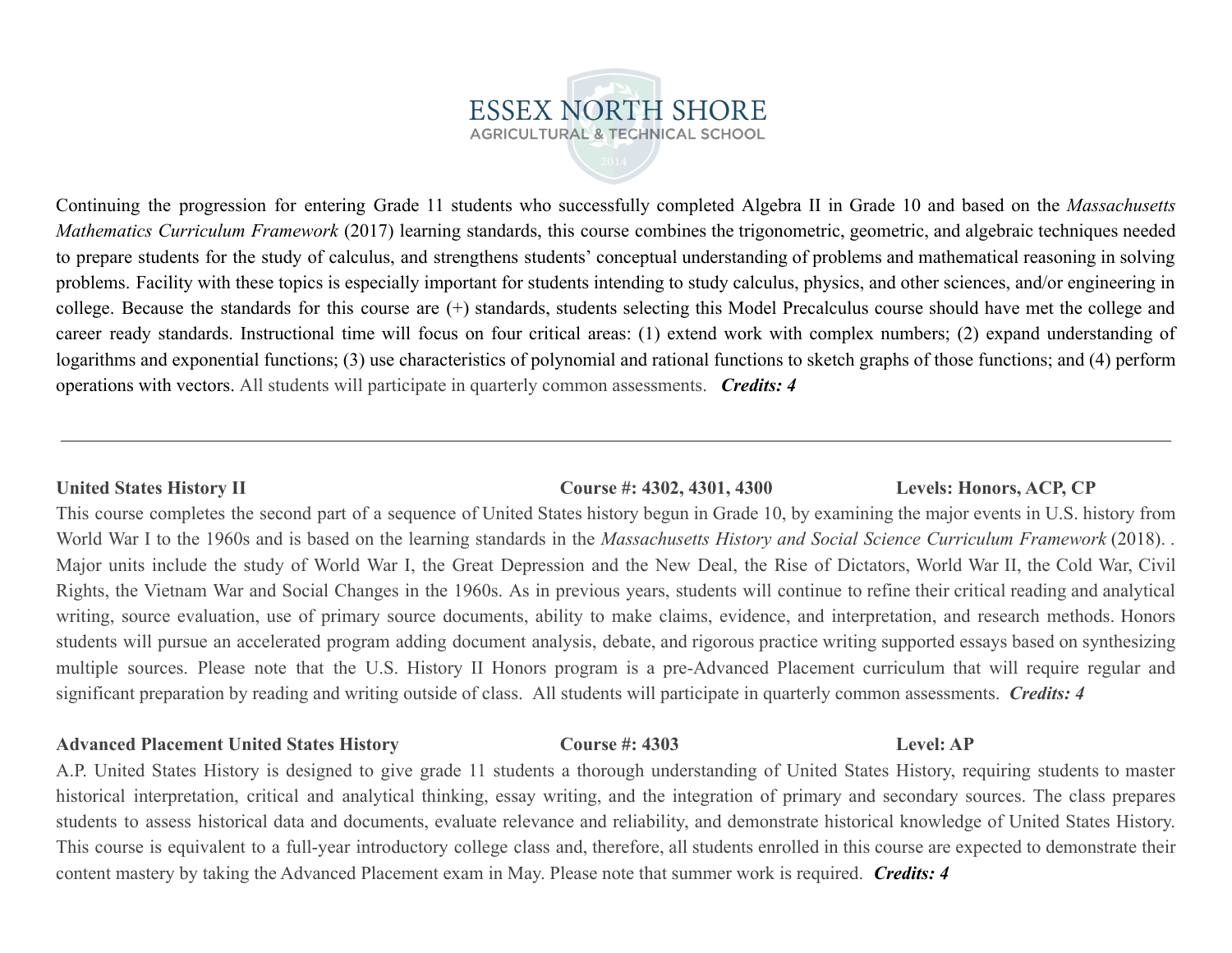### **Chemistry Course #: 3302, 3301, 3300 Level: Honors, ACP, CP**

This course is designed to teach students the concepts of composition, structure and properties of substances and the changes they will undergo based on the learning standards for Chemistry in the *Massachusetts Science and Technology Engineering Curriculum Framework* (2016). Topics will include the classification of matter, atomic structure, periodic table and chemical formulas, chemical reactions and gas laws. Students will utilize qualitative as well as quantitative approaches to predict outcomes and identify unknowns. Use of a scientific calculator is required. Strong math skills are recommended for the Honors Level. All students will participate in quarterly common assessments. *Credits: 4*

This Physics course will introduce key concepts of the physical world including motion, energy, and electromagnetism based on the learning standards for Physics in the *Massachusetts Science and Technology Engineering Curriculum Framework* (2016). . Hands on labs will reinforce these concepts. Measurement and problem solving including graphing and critical thinking will be introduced. Technology will be used to analyze data collected in lab activities. Use of a scientific calculator is required. Strong math skills are recommended for the Honors Level. All students will participate in quarterly common assessments. *Credits: 4*

### **STEAM Integration CP Course #: 9300 Level: CP**

STEAM (Science-Technology-Engineering-Arts-Mathematics) Integration is a full year, double-block course that offers an interdisciplinary, standard-based mathematics and lab-based physics pathway for students who are interested in learning Algebra II through applied integration learning projects with embedded mathematical and physics content and skills. The intention of this course is for students to do highly engaging projects that deepen and extend the connections between the fundamental concepts of algebra, trigonometry, and analytic geometry connected to physics concepts of motion, energy, and electromagnetism. Content learning standards from both the *Massachusetts Mathematics Curriculum Framework* (2017) and the *Massachusetts Science and Technology Engineering Curriculum Framework* (2016) provide a foundation for allowing students to experience these standards in real-world problem learning situations. Students will collaborate for two back-to-back blocks with two teachers, one a mathematics teacher and the other a physics teacher to build integration learning projects using problem-solving strategies, questioning, investigating, analyzing critically, gathering and constructing evidence, and communicating rigorous arguments to justify their thinking. Co-teachers will serve as coaches to student-designed integration projects. This course satisfies the requirements for an Algebra II and a lab-based



### **Physics Course #: 3312, 3311, 3310 Level: Honors, ACP, CP**